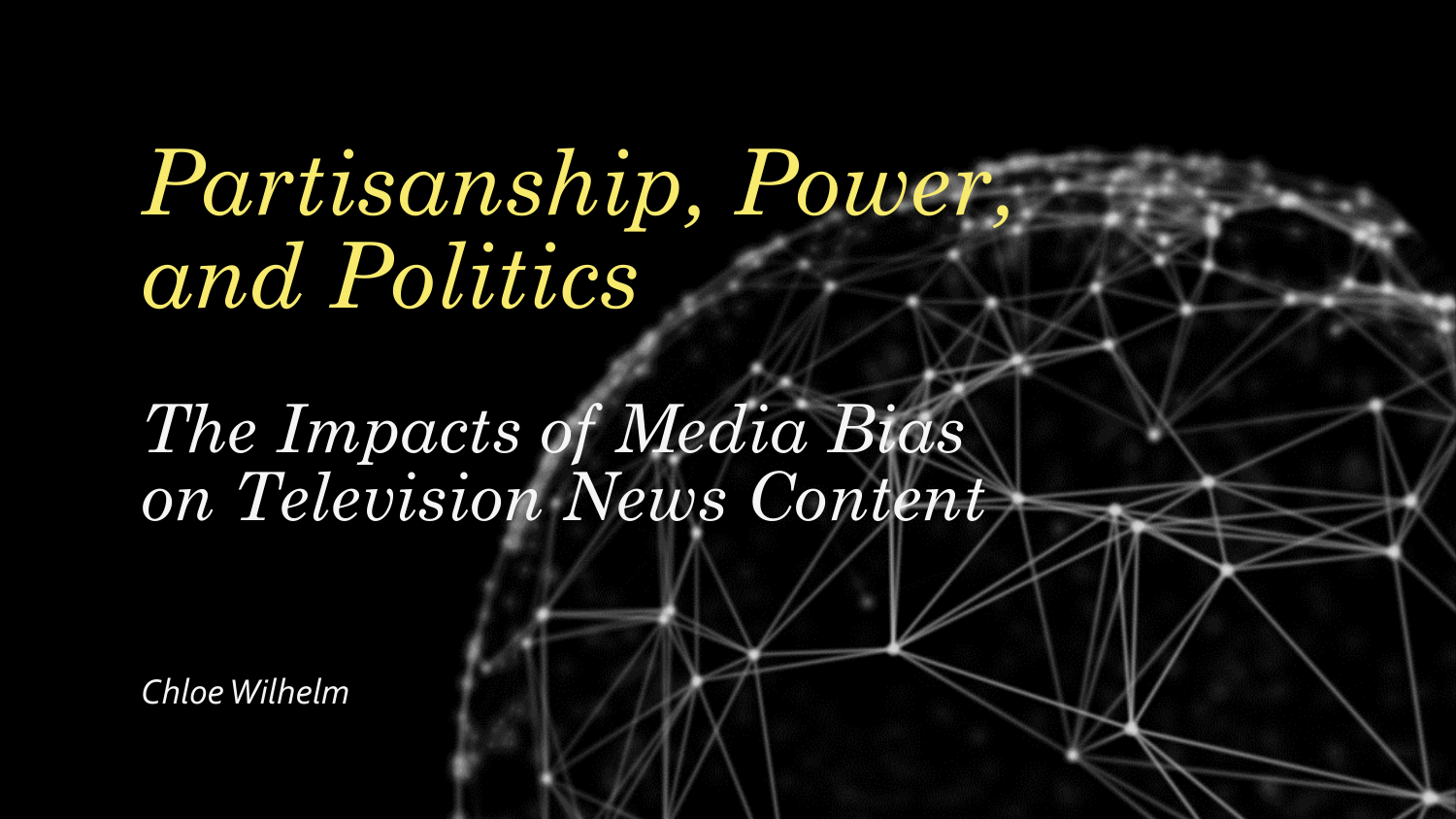#### *Americans' Trust in the Mass Media*

In general, how much trust and confidence do you have in the mass media -- such as newspapers, TV and radio -- when it comes to reporting the news fully, accurately and fairly -- a great deal, a fair amount, not very much or none at all?

% Great deal/Fair amount



*Why study media bias?*

- In 1976, 72% of Americans trusted the media. In 2016, it was 32%.
- Many believe media outlets are biased, which many scholars confirm.
- This bias has a corrosive impact on democracy, as it makes it difficult to hold the government accountable.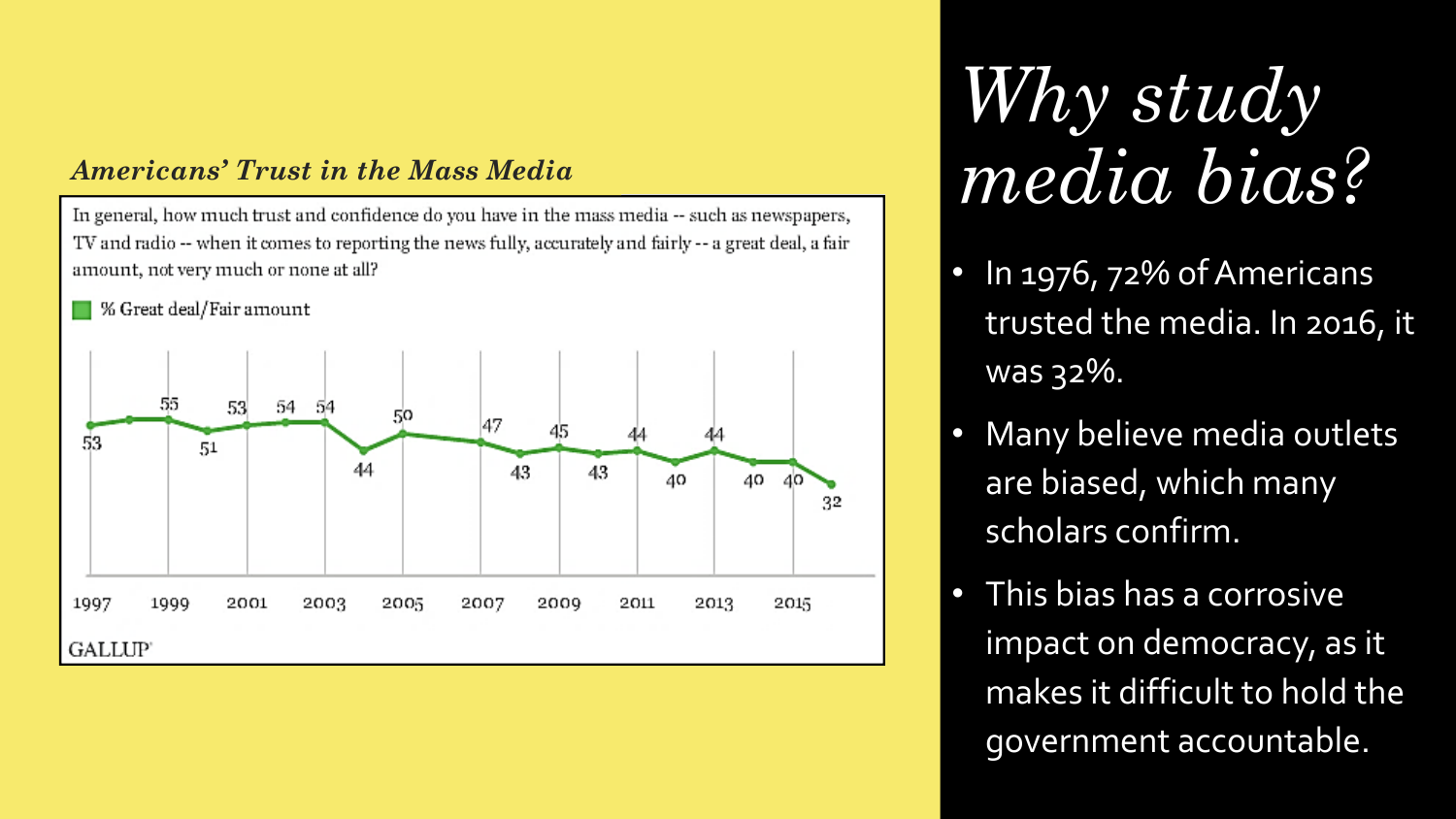*Research Question and Hypothesis*



- **Research Question:** In what ways does media bias impact television news content in the United States?
- **Hypothesis:** An increase in media partisanship leads to an increase in bias in television news and altered content between various outlets. This includes varieties in factors such as word choice and emotional tone.

Level of partisanship

Level of content bias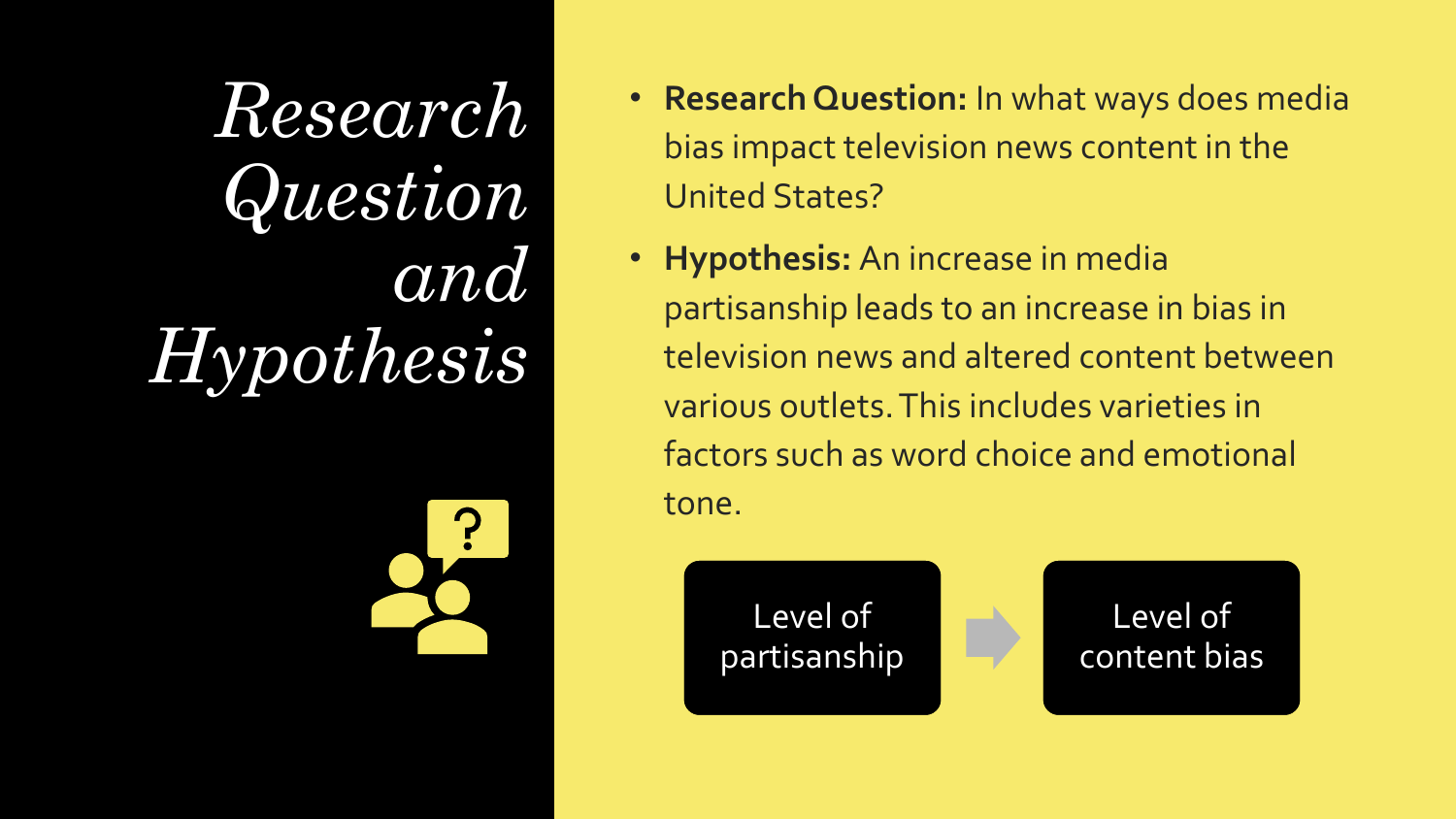

## *Methods and Case Selection*



Transcripts from CNN, Fox News, PBS Newshour, and MSNBC covering the 2020 Super Tuesday elections were collected.



The transcripts were analyzed using LIWC (Linguistic Inquiry and Word Count), which sorts words into psychologically meaningful categories.



The LIWC data was then analyzed with SPSS Statistics to make comparisons between outlets and against other forms of communication.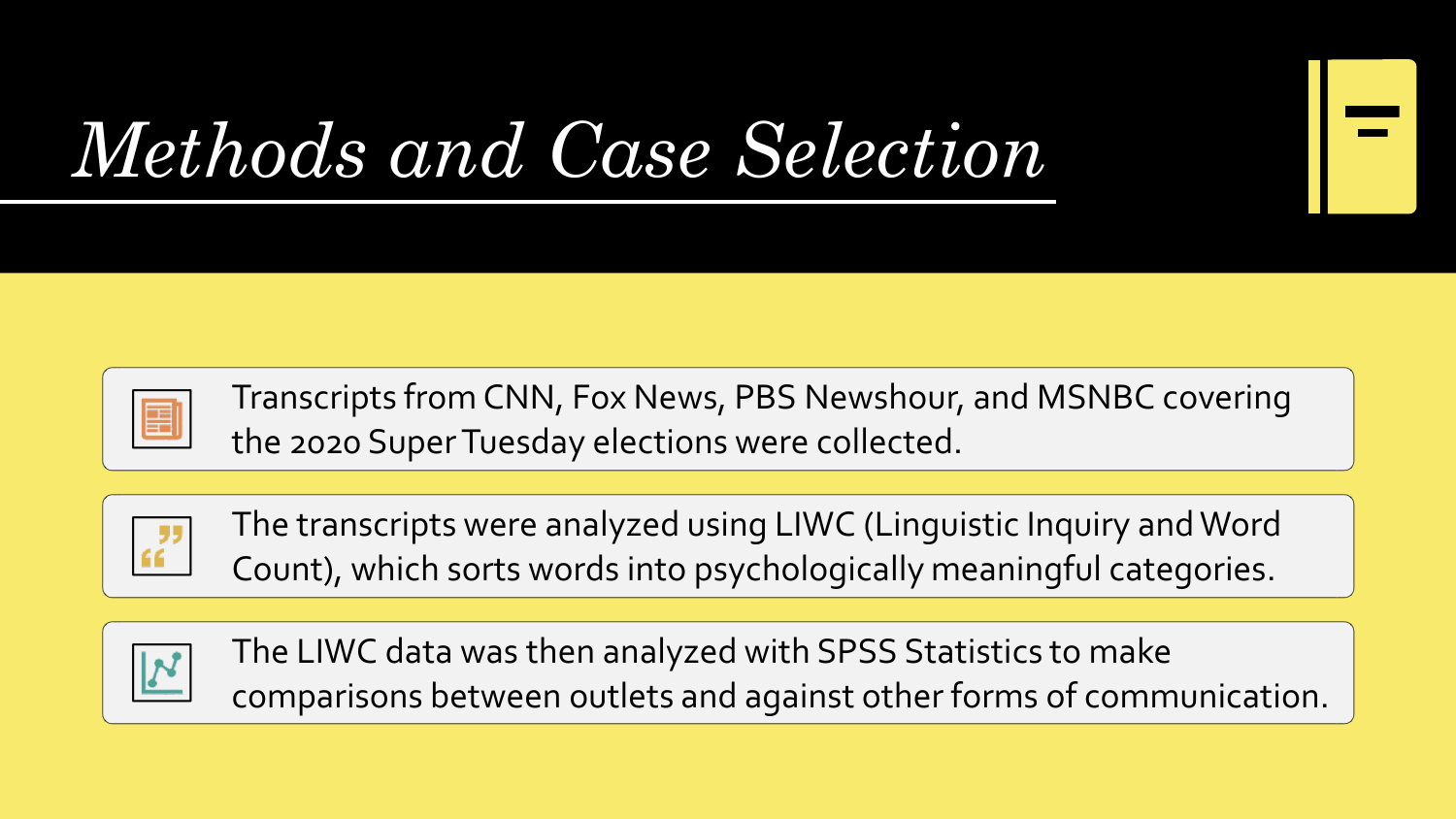*Research Design*

- How do major news outlets compare to other forms of communication?
- How do these news outlets compare to each other?

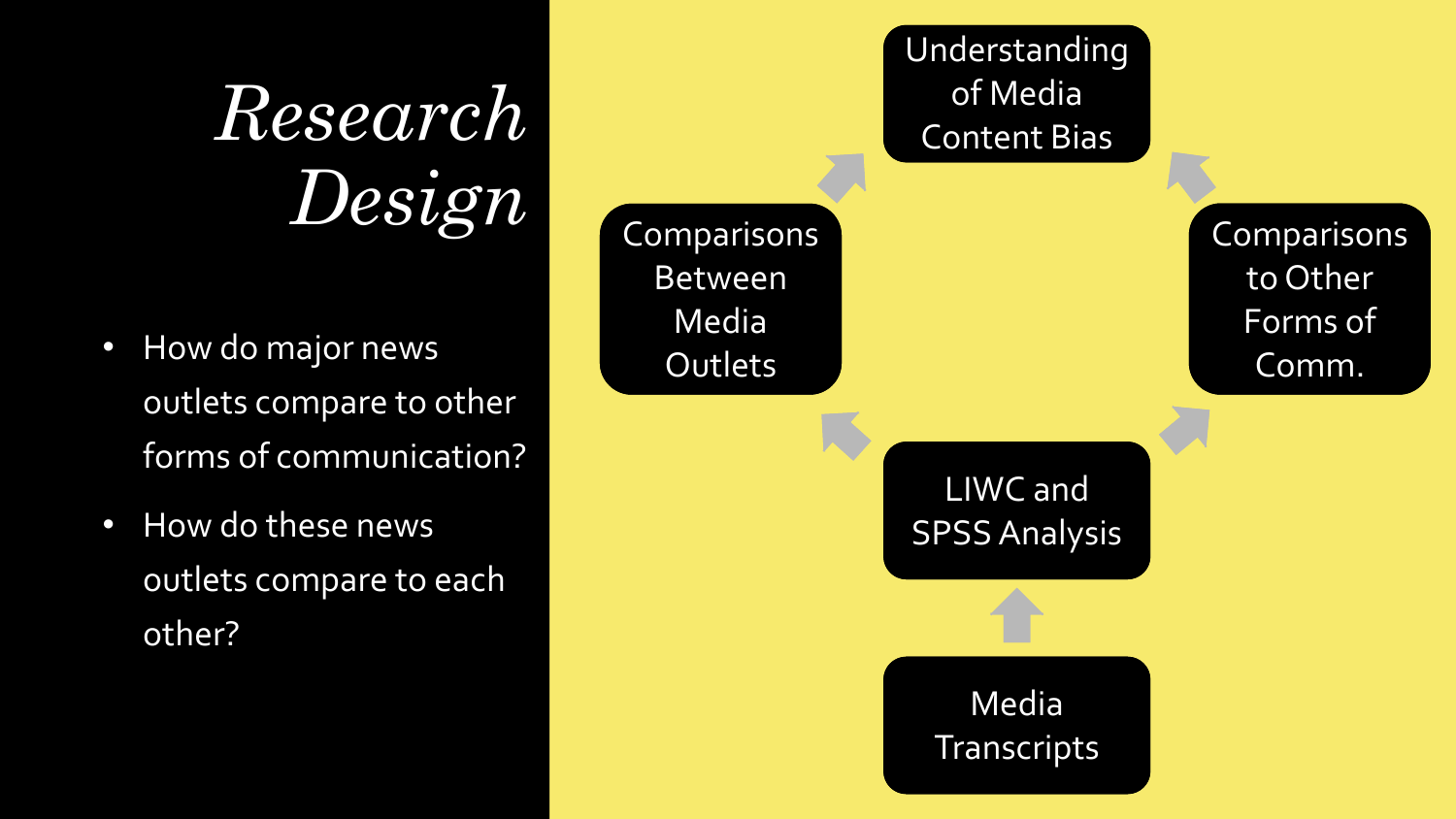## *What Do We Know About Media Bias?*

*Literature Review*

*The presence of bias* Many scholars focus on determining if media bias really exists. The majority agree that television news outlets are biased in some way.

*The causes of bias*

Some scholars conclude that the media is biased and focus on the factors behind it. Many agree that corporate ownership has an impact.



*The effects of bias*

Other scholars follow the same conclusion. However, they focus on the impact on content. The upcoming analysis follows this school of thought.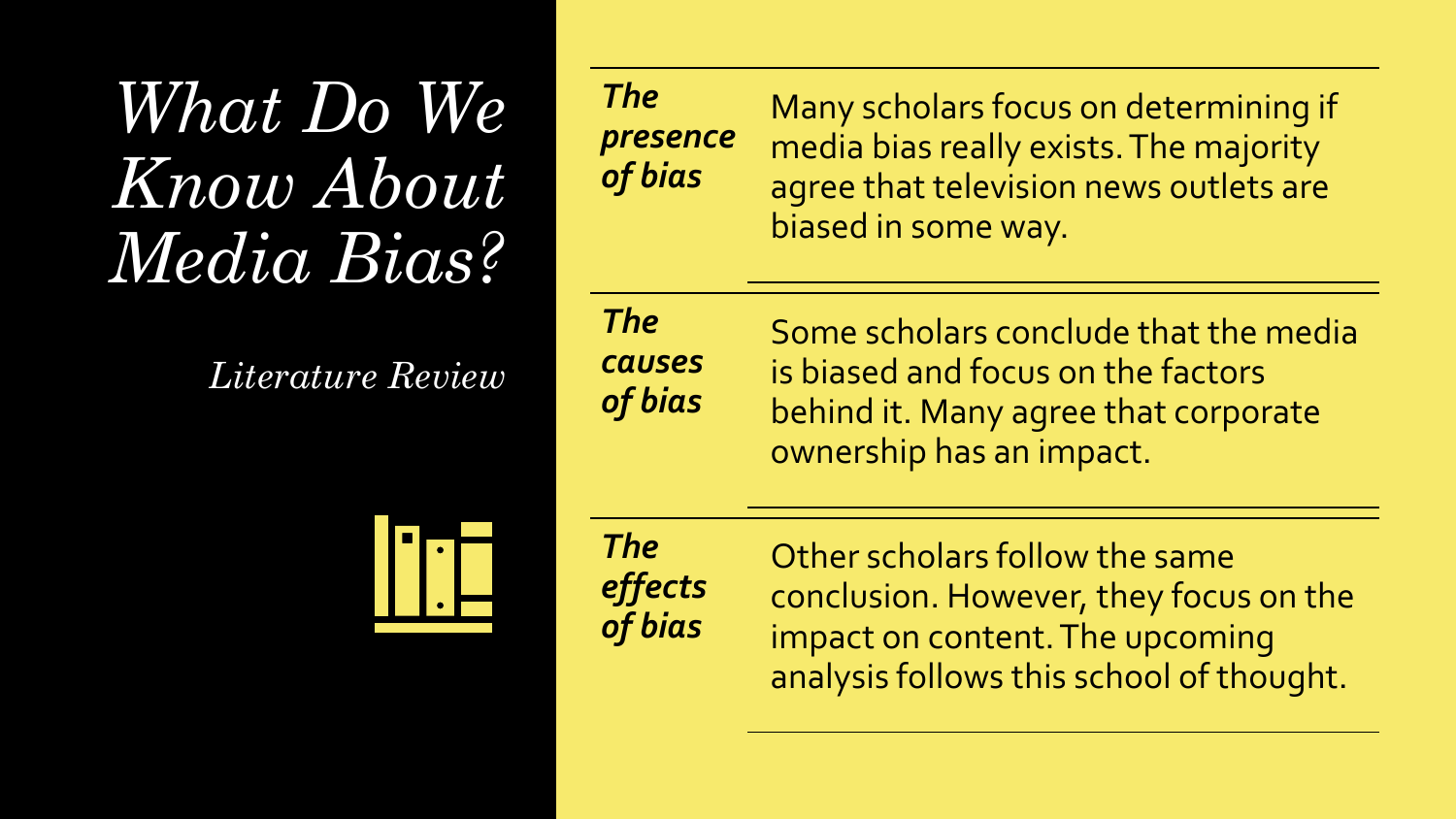### *Results*

- PBS was more analytical than the other three outlets. However, CNN, MSNBC, and Fox sounded more authentic.
- The most variations were found between PBS and Fox News.
- There were no major differences in content between CNN and MSNBC.
- All four outlets sounded less authentic when compared to other forms of communication.

#### **TABLE 1. SELECTED LIWC NEWS OUTLET COMPARISONS**

|                                | <b>PBS</b> | <b>CNN</b> | <b>MSNBC</b> | <b>FOX</b> |
|--------------------------------|------------|------------|--------------|------------|
| <b>Linguistic Processes</b>    |            |            |              |            |
| Analytic                       | 76.14      | 64.21      | 70.81        | 56.93      |
| Clout                          | 77.64      | 77.22      | 79.12        | 77.75      |
| Authentic                      | 26.48      | 39.18      | 38.87        | 37.92      |
| Tone                           | 55.02      | 63.08      | 60.60        | 64.30      |
| <b>Psychological Processes</b> |            |            |              |            |
| <b>Positive Emotion</b>        | 2.59       | 2.79       | 2.50         | 2.98       |
| <b>Negative Emotion</b>        | 1.04       | 0.79       | 0.66         | 0.94       |
| <b>Cognitive Processes</b>     |            |            |              |            |
| Insight                        | 1.74       | 2.00       | 2.03         | 2.41       |
| Certainty                      | 0.98       | 1.06       | 1.16         | 1.21       |
| <b>Drives</b>                  |            |            |              |            |
| Power                          | 3.69       | 3.83       | 3.33         | 3.28       |
| Reward                         | 1.26       | 1.64       | 1.68         | 1.80       |
| <b>Risk</b>                    | 0.41       | 0.25       | 0.19         | 0.32       |
| <b>Time Orientations</b>       |            |            |              |            |
| <b>Focus Past</b>              | 3.88       | 2.92       | 3.43         | 3.57       |
| <b>Focus Present</b>           | 8.47       | 12.72      | 9.42         | 12.67      |
| <b>Focus Future</b>            | 1.37       | 1.97       | 1.86         | 2.16       |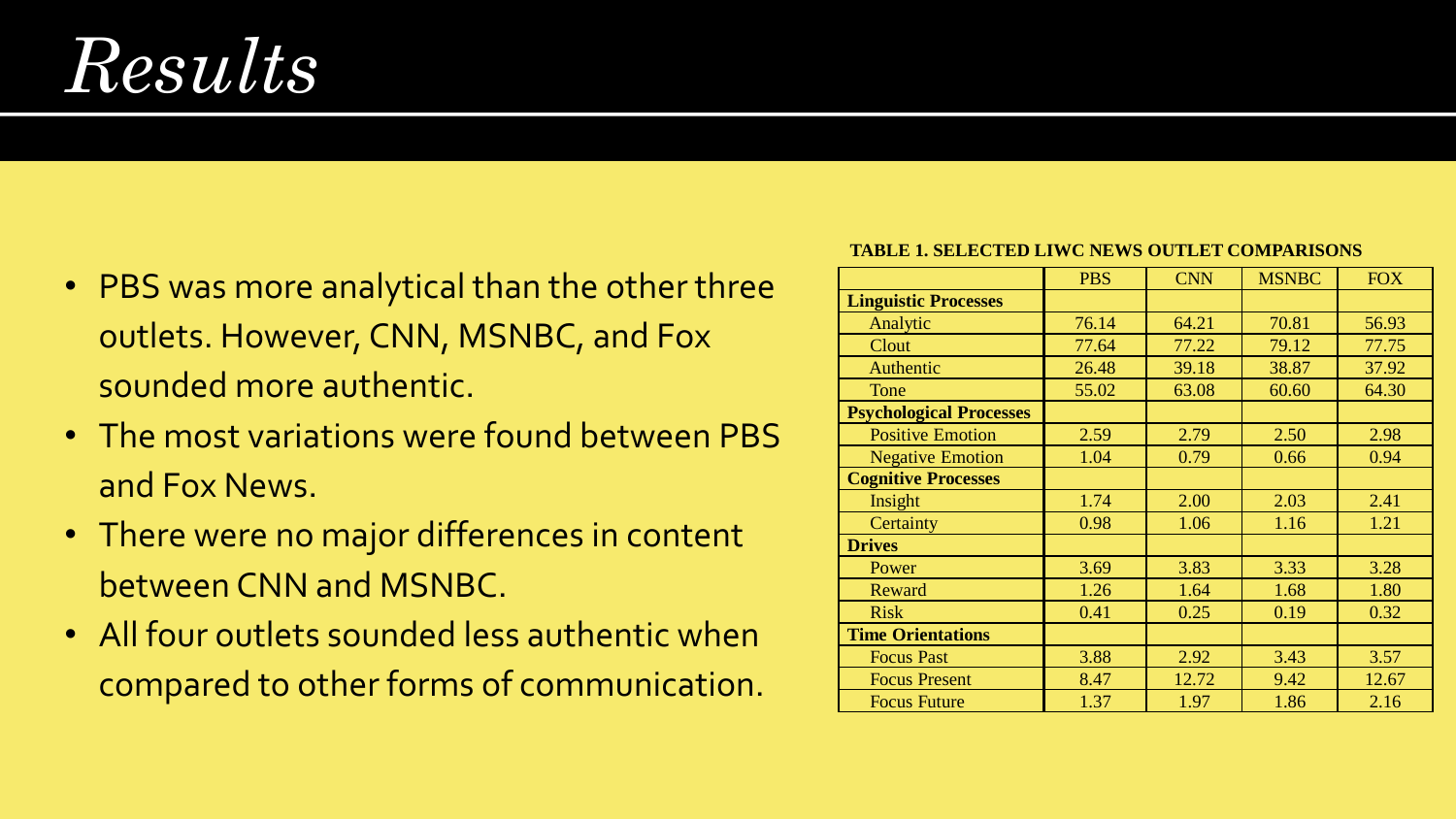# *Analysis and Assessment*



The results suggest the presence of bias when news outlets covered the Super Tuesday elections in 2020.

MSNBC had less negative emotion and a higher focus on reward, suggesting a stronger preference for Democratic candidates.

Fox News presented prior related events in a more negative light than CNN and MSNBC.

Fox and PBS differed the most, while CNN and MSNBC had the most similar coverage.